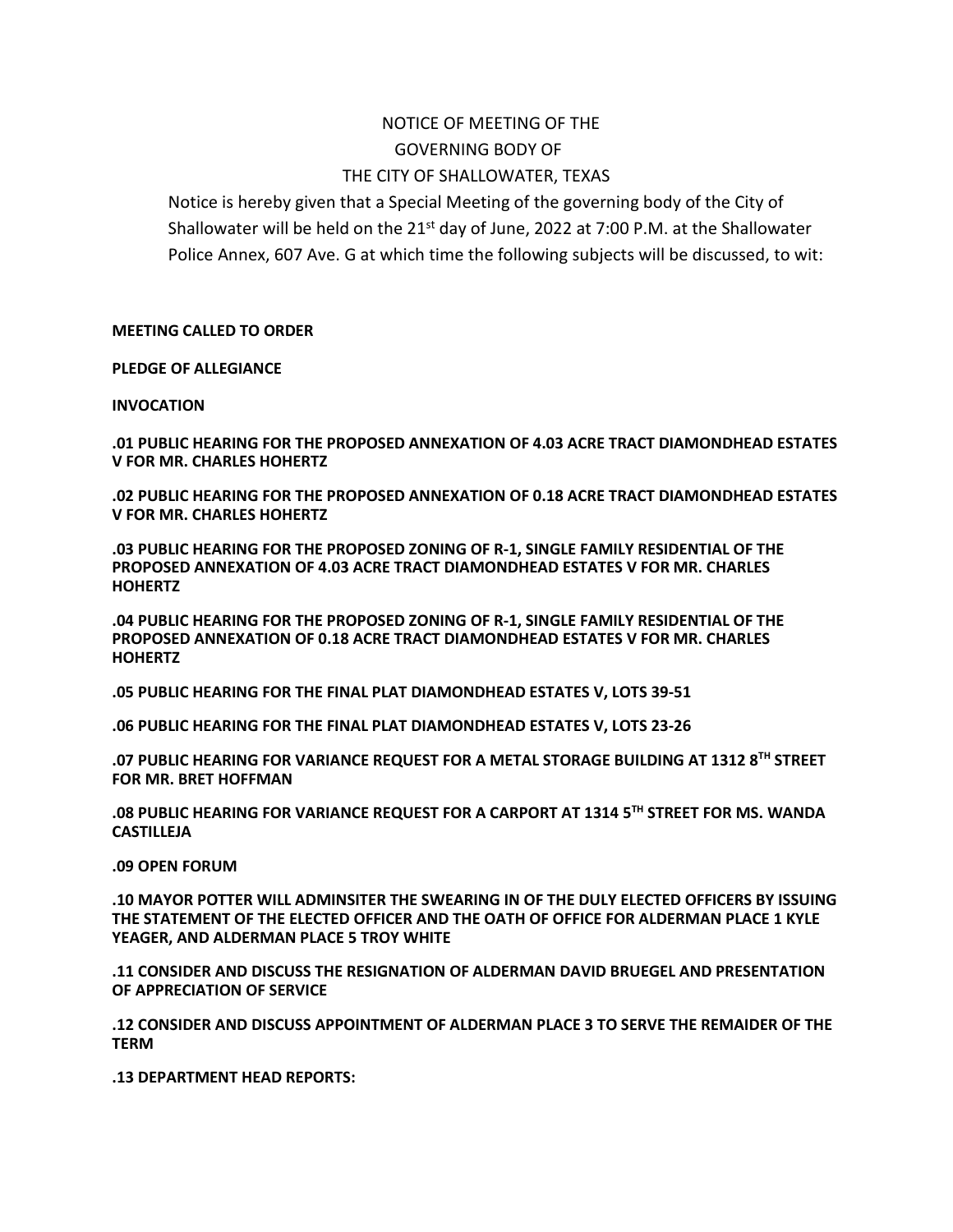**.13a VOLUNTEER FIRE DEPARTMENT- CHIEF CORY BUCK** 

**.13b EMERGENCY MANAGEMENT- CHIEF CORY BUCK**

**.13c MUNICIPAL COURT- JUDGE TJ MCAULEY**

**.13d CONSIDER AND DISCUSS APPROVAL AND AUTHORIZATION FROM THE CITY OF SHALLOWATER TO SIGN WRITTEN FINDINGS AS TO THE UTILITY AND COURT COLLECTIONS CONTRACT WITH PERDUE, BRANDON, FIELDER, COLLINS & MOTT, LLP AS REQUIRED BY TEXAS GOVERNMENT CODE §§ 2254.1036(B)(1), (2), AND (3) FINDING: 1) THERE IS SUBSTANTIAL NEED FOR THE LEGAL SERVICES SPECIFIED IN SAID CONTRACT; 2) THE LEGAL SERVICES CANNOT BE ADEQUATELY PERFORMED BY THE ATTORNEYS AND SUPPORTING PERSONNEL OF LUBBOCK COUNTY; AND 3) THE LEGAL SERVICES CANNOT BE REASONABLY OBTAINED FROM ATTORNEYS IN PRIVATE PRACTICE UNDER A CONTRACT PROVIDING ONLY FOR THE PAYMENT OF HOURLY FEES, WITHOUT REGARD TO THE OUTCOME OF THE MATTER, BECAUSE OF THE NATURE OF THE MATTER FOR WHICH THESE SERVICES WILL BE OBTAINED.**

**.13e CONSIDER AND DISCUSS APPROVAL AND AUTHORIZATION FROM THE CITY OF SHALLOWATER TO SIGN A CONTINGENT FEE CONTRACT WITH PERDUE, BRANDON, FIELDER, COLLINS AND MOTT, LLP PURSUANT TO TEXAS CODE OF CRIMINAL PROCEDURE § 103.0031, SAID CONTRACT BEING FOR THE COLLECTION OF DELINQUENT UTILITY AND COURT FINES AND FEES OWED TO THE CITY OF SHALLOWATER, AND NOTICE OF SAID CONTRACT IS POSTED WITH THE AGENDA IN ACCORDANCE WITH SECTION 2254 OF THE GOVERNMENT CODE.**

**.13f POLICE DEPARTMENT- POLICE CHIEF BRIAN WILLIAMS** 

**.13g CONSIDER AND DISCUSS ORDINANCE REGARDING SEX OFFENDER RESIDENCY RESTRICTIONS INSIDE THE CITY LIMITS** 

**.13g CODE ENFORCEMENT- OFFICER SHAWN CLAUNCH**

**.13h PUBLIC WORKS- PAUL FARRIS**

**.13i CONSIDER AND DISCUSS WATER AND SEWER UPDATES AND ENGINEERING REPORT- LEONARD NAIL, PARKHILL**

**.14 CONSIDER AND DISCUSS FINAL PLAT FOR DIAMONDHEAD ESTATES V, LOTS 23-26**

**.15 CONSIDER AND DISCUSS PROPOSED ANNEXATION OF 4.03 ACRE TRACT OF DIAMONDHEAD ESTATES V FOR MR. CHARLES HOHERTZ- ACTION WILL BE PENDING DEFINING THE BOUNDARIES WITHIN THE OVERLAPPING EXTRATERRITIORIAL JURISDICTIONS WITH THE CITY OF LUBBOCK** 

**.16 CONSIDER AND DISCUSS PROPOSED ANNEXATION OF 0.18 ACRE TRACT OF DIAMONDHEAD ESTATES V FOR MR. CHARLES HOHERTZ- ACTION WILL BE PENDING DEFINING THE BOUNDARIES WITHIN THE OVERLAPPING EXTRATERRITIORIAL JURISDICTIONS WITH THE CITY OF LUBBOCK**

**.17 CONSIDER AND DISCUSS ZONING CLASSIFICATION OF R-1, SINGLE FAMILY RESIDENTIAL FOR THE PROPOSED ANNEXATION OF 4.03 ACRE TRACT OF DIAMONDHEAD ESTATES V FOR MR. CHARLES HOHERTZ- ACTION WILL BE PENDING DEFINING THE BOUNDARIES WITHIN THE OVERLAPPING EXTRATERRITIORIAL JURISDICTIONS WITH THE CITY OF LUBBOCK** 

**.18 CONSIDER AND DISCUSS ZONING CLASSIFICATION OF R-1, SINGLE FAMILY RESIDENTIAL FOR THE PROPOSED ANNEXATION OF 0.18 ACRE TRACT OF DIAMONDHEAD ESTATES V FOR MR. CHARLES**